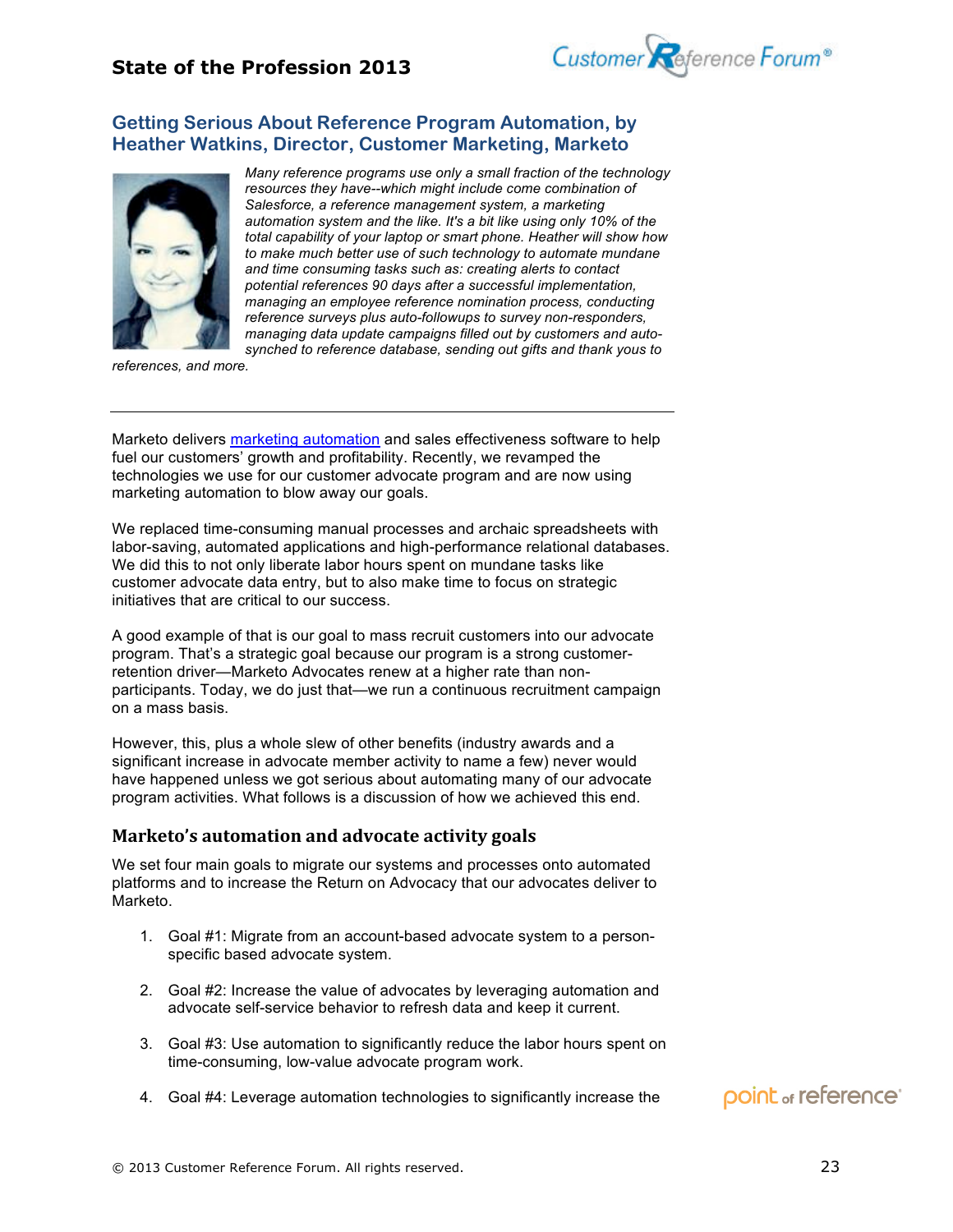## **State of the Profession 2013**



number and quality of Marketo advocates and associated activities.

I'll talk about each of these in turn.

#### Goal #1: Migrate to a person-specific-based advocate system

Previously, when we organized our advocate database in terms of accounts, we were plagued by a number of drawbacks.

- Advocates moved regularly and the reference's account-specific knowledge went with them.
- The move would place the account was "on hold" until a new reference at the company was recruited.
- Our program participant report showed flat growth. New recruits marginally outnumbered losses though our team spent countless hours on recruitment efforts.

At the time, our systems to reconnect with moved advocates and to maintain our relationship with them on an on-going basis were weak. So instead of putting more time into an unsatisfactory system, we changed the way we tracked advocates.

The first thing we did was to standardize the data on Salesforce as our primary database that fed into our reference request software, Boulder Logic. The Salesforce application gives us greater data management control as well as opportunities to automate. Next we simplified our database fields and set them up to match our sales process. After that, we pulled, cleaned and purged our database.

The net result of these changes were:

- **Grew number of available advocates.** If we have three advocates at each account, we aren't counting them as "one" account reference anymore, we count them as three advocates. This is because they all can speak to different experiences. Also—if they move to a new company, we can still count them as an advocate instead of a "churning" an entire account.
- **Increased the value of available advocates.** Previously, the "churned" advocate experience was in effect lost as their replacement could not speak to their predecessor's experience with Product A. Now, we salvage that experience when we follow them to their next company and can leverage their specific experience appropriately to share with prospects.
- The **completion of this project positioned us to implement all the automation systems and processes described below**.

### Goal #2: Increase the value of advocates by keeping data current

The previous processes required us to complete extremely time-consuming data entry to keep thousands of fields updated. As an example, it could take a half hour to enter all the data associated with a newly-recruited advocate. So rather than continue down this path, we chose to shift from an in-house advocate data-

# point of reference<sup>®</sup>